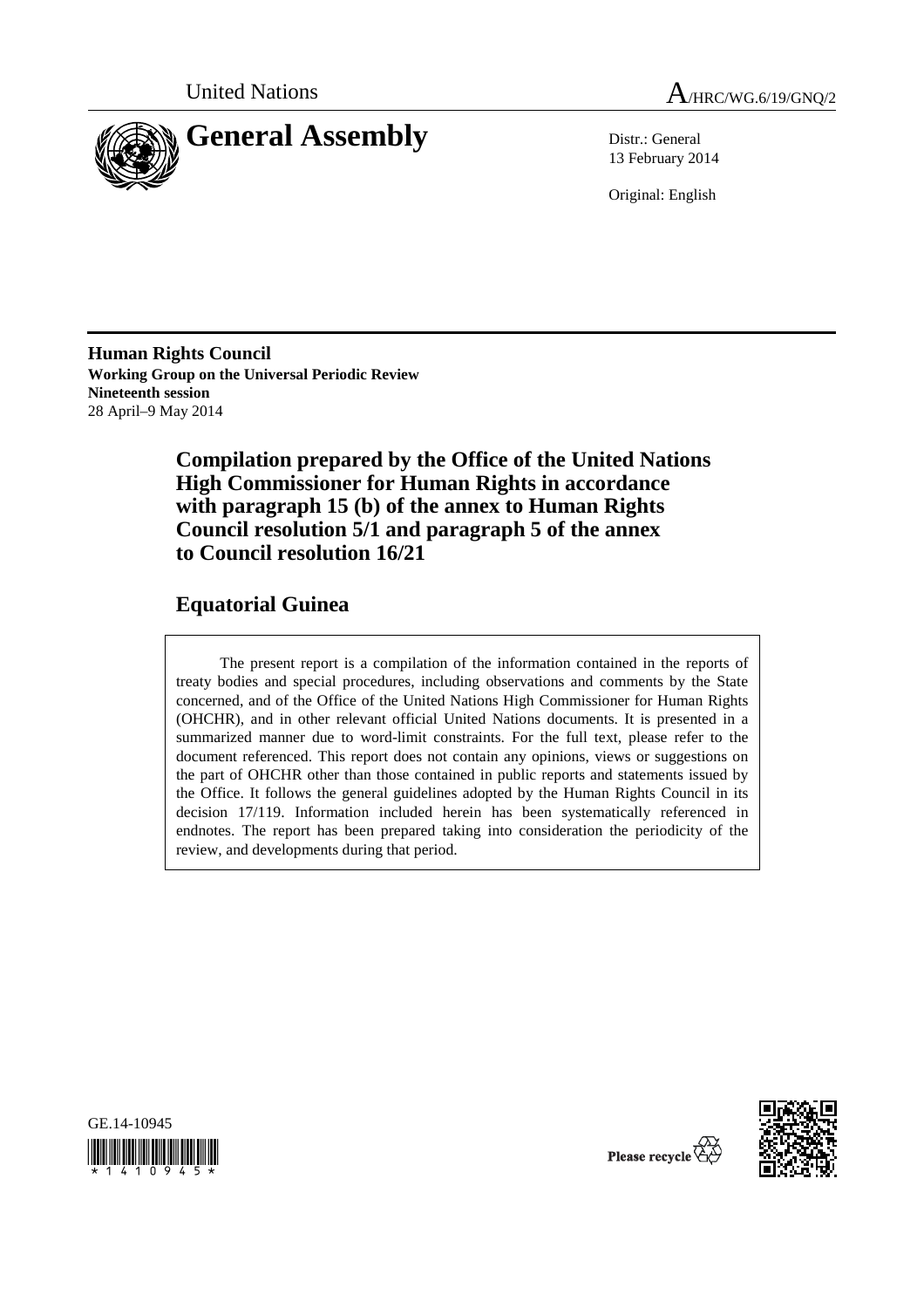# **I. Background and framework**

# **A. Scope of international obligations**<sup>1</sup>

**International human rights treaties<sup>2</sup>** 

|                                                                    | Status during previous cycle                   | Action after review                       | Not ratified/not accepted   |
|--------------------------------------------------------------------|------------------------------------------------|-------------------------------------------|-----------------------------|
| Ratification,<br>accession or<br>succession                        | <b>ICERD</b> (2002)                            |                                           | <b>ICCPR-OP2</b>            |
|                                                                    | <b>ICESCR (1987)</b>                           |                                           | OP-CAT                      |
|                                                                    | <b>ICCPR (1987)</b>                            |                                           | OP-CRC-AC                   |
|                                                                    | <b>CEDAW</b> (1984)                            |                                           | <b>ICRMW</b>                |
|                                                                    | CAT (2002)                                     |                                           | <b>CRPD</b>                 |
|                                                                    | CRC (1992)                                     |                                           | <b>CPED</b>                 |
|                                                                    | OP-CRC-SC (2003)                               |                                           |                             |
| Reservations.                                                      | ICERD (reservation, art. 22, 2002)             |                                           |                             |
| declarations and/or<br>understandings                              | CAT (reservation, arts. 28 and 30(1),<br>2002) |                                           |                             |
| Complaint<br>procedures, inquiry<br>and urgent action <sup>3</sup> | ICCPR-OP 1 (1987)                              | OP-CEDAW, art. 8 ICERD, art. 14<br>(2009) |                             |
|                                                                    |                                                |                                           | OP-ICESCR                   |
|                                                                    |                                                |                                           | ICCPR, art. 41              |
|                                                                    |                                                |                                           | CAT, arts. 20, 21 and<br>22 |
|                                                                    |                                                |                                           | OP-CRC-IC                   |
|                                                                    |                                                |                                           | <b>ICRMW</b>                |
|                                                                    |                                                |                                           | <b>OP-CRPD</b>              |
|                                                                    |                                                |                                           |                             |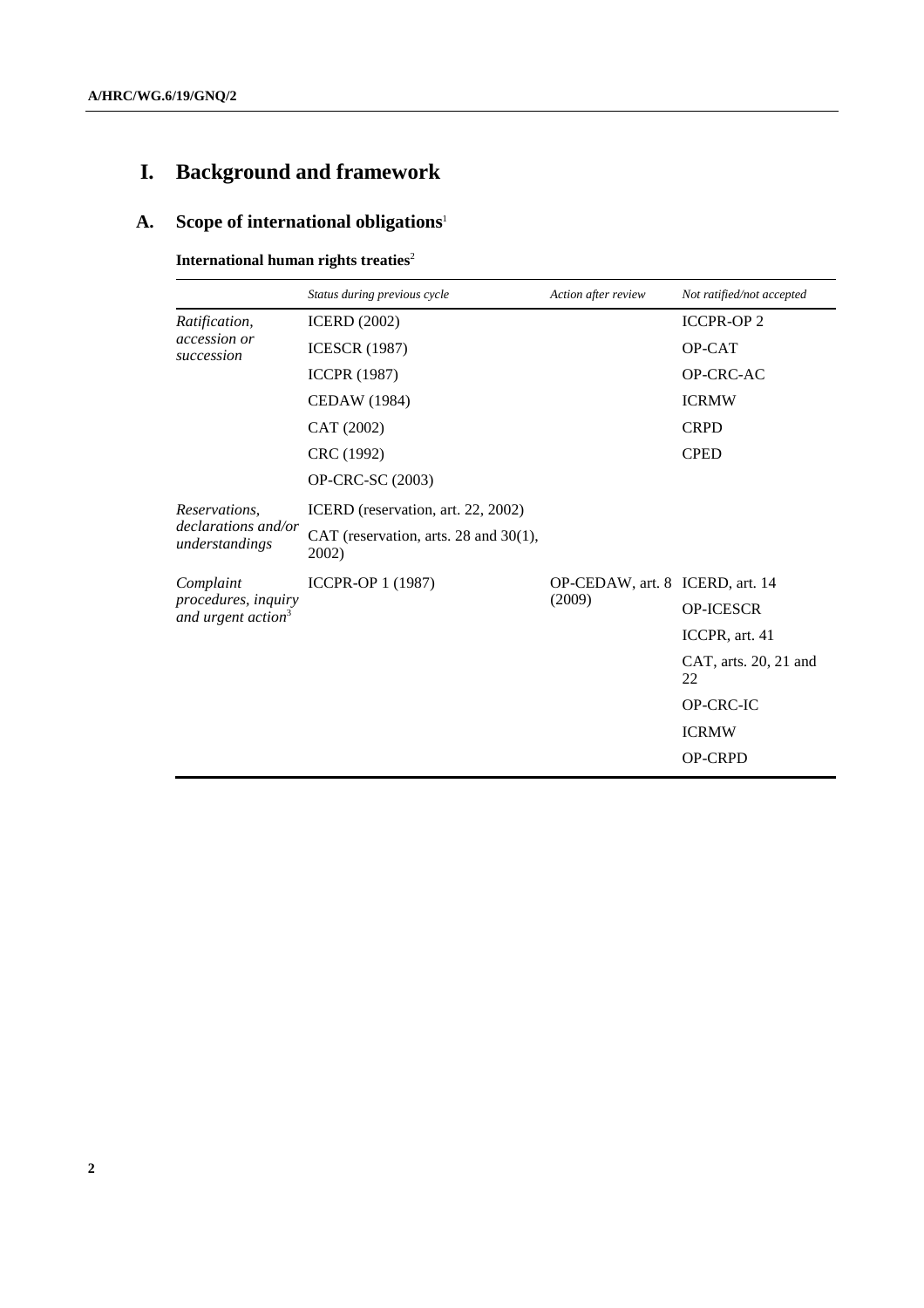|                                                    | Status during previous cycle                                       | Action after review | Not ratified                                                           |  |
|----------------------------------------------------|--------------------------------------------------------------------|---------------------|------------------------------------------------------------------------|--|
| <i>Ratification,</i><br>accession or<br>succession | Palermo Protocol <sup>4</sup>                                      |                     | Convention on the Prevention                                           |  |
|                                                    | 1951 Convention relating to the<br>Status of Refugees and its 1967 |                     | and Punishment of the Crime<br>of Genocide                             |  |
|                                                    | Protocol                                                           |                     | Rome Statute of the                                                    |  |
|                                                    | Geneva Conventions of 12                                           |                     | <b>International Criminal Court</b>                                    |  |
|                                                    | August 1949 and Additional<br>Protocols I and $II5$                |                     | <b>ILO Conventions Nos. 169</b><br>and $1897$                          |  |
|                                                    | ILO fundamental conventions <sup>6</sup>                           |                     | Additional Protocol III to the<br>1949 Geneva Conventions <sup>8</sup> |  |
|                                                    |                                                                    |                     | <b>UNESCO</b> Convention against<br>Discrimination in Education        |  |

#### **Other main relevant international instruments**

1. In 2012, the Committee on Economic, Social and Cultural Rights (CESCR) encouraged Equatorial Guinea to consider signing and ratifying OP-ICESCR and acceding to ICCPR-OP 2, OP-CRC-AC, ICRMW, CRPD, OP-CRPD and CPED.<sup>9</sup>

2. In 2012, the Committee on the Elimination of Discrimination against Women (CEDAW) commended the ratification of OP-CEDAW and encouraged Equatorial Guinea to consider ratifying ICRMW, CPED and CRPD.10

3. CEDAW urged Equatorial Guinea to ratify ILO Convention No. 156 (1981) on Workers with Family Responsibilities.<sup>11</sup>

4. United Nations Educational, Scientific and Cultural Organization (UNESCO) affirmed that Equatorial Guinea should be encouraged to ratify its 1960 Convention against Discrimination in Education.<sup>12</sup>

5. In 2011, the Working Group on the use of mercenaries as a means of violating human rights and impeding the exercise of the right of peoples to self-determination recommended that the Government consider acceding to the International Convention against the Recruitment, Use, Financing and Training of Mercenaries as a matter of priority.13

#### **B. Constitutional and legislative framework**

6. CEDAW took note of the 2011 constitutional reform and was concerned that no law on gender equality, including a definition of discrimination, had yet been elaborated and adopted. It was concerned at the long delays in the adoption of several bills.<sup>14</sup>

7. CEDAW called upon Equatorial Guinea to: expedite the elaboration and adoption of a Law on Gender Equality including a definition and prohibition of discrimination against women; conduct an assessment of its national legislation to identify the gaps in the protection of women's rights and gender equality in order to bring it into line with the Convention; and establish a clear time frame for the revision or adoption of the necessary laws.<sup>15</sup>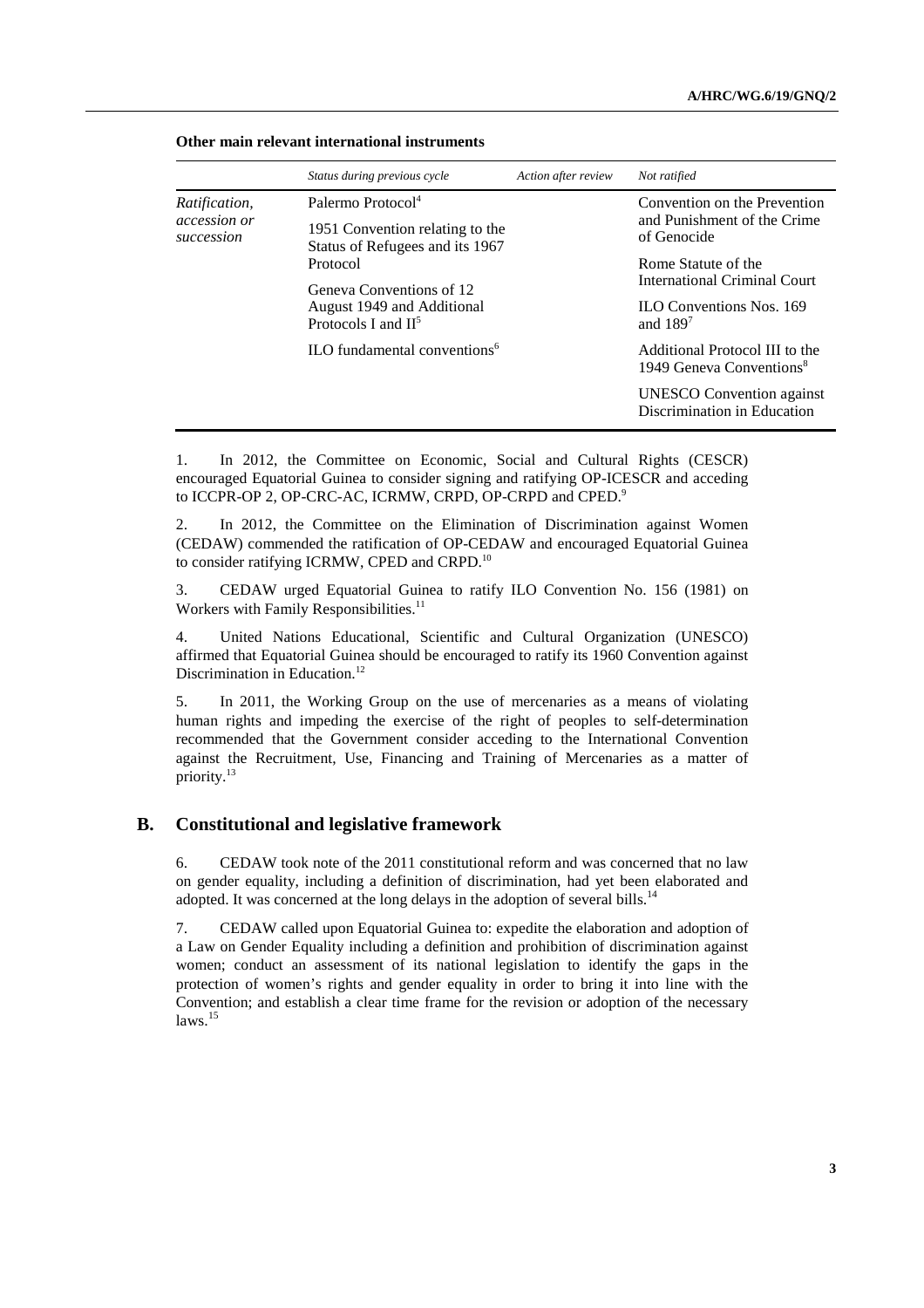### **C. Institutional and human rights infrastructure and policy measures**

8. CEDAW recommended that Equatorial Guinea ensure the independence of the Ombudsman; the provision of sufficient resources; a broad human rights mandate and a specific mandate on gender equality. CEDAW also recommended that Equatorial Guinea ensure that the composition and activities of the Ombudsman's office were gendersensitive.<sup>16</sup>

9. CEDAW was concerned that despite the national machinery for the advancement of women and the Multisectoral National Action Plan on the Status of Women and Gender Equality (2005-2015), the full development and advancement of women was not a priority.17

10. CEDAW expressed its concern about the State party's lack of familiarity with the differences between formal and substantive equality between men and women and urged it to take measures to eliminate discrimination against women and to ensure women's substantive equality with men in all areas covered by the Convention.<sup>18</sup>

11. CEDAW welcomed the 2008 "No to violence against women in Equatorial Guinea" campaign as well as the establishment of the Fund for Social Development which prioritizes women's access to health care services.<sup>19</sup>

12. CESCR and CEDAW requested Equatorial Guinea to disseminate their concluding observations widely among all sectors of society.20

# **II. Cooperation with human rights mechanisms**

#### A. Cooperation with treaty bodies<sup>21</sup>

 **1. Reporting status** 

| Treaty body         | Concluding<br>observations included<br>in previous review | Latest report<br>previous review observations | submitted since Latest concluding              | Reporting status                                                                                 |
|---------------------|-----------------------------------------------------------|-----------------------------------------------|------------------------------------------------|--------------------------------------------------------------------------------------------------|
| <b>CERD</b>         |                                                           |                                               |                                                | Initial to sixth reports overdue<br>since 2003, 2005, 2007, 2009,<br>2011 and 2013 respectively  |
| <b>CESCR</b>        |                                                           |                                               | November 2012<br>(non-reporting)<br>procedure) | Initial report due in 2014<br>(initially overdue since 1990)                                     |
| <b>HR</b> Committee | November 2003<br>(non-reporting)<br>procedure)            |                                               |                                                | Initial report overdue since 2004<br>(initially overdue since 1988)                              |
| <b>CEDAW</b>        | <b>July 2004</b>                                          | 2009                                          | October 2012                                   | Seventh report due in 2016                                                                       |
| <b>CAT</b>          |                                                           |                                               |                                                | Initial to third reports overdue<br>since 2003, 2007 and 2011<br>respectively                    |
| <b>CRC</b>          | October 2004                                              |                                               |                                                | Second to fourth reports overdue<br>since 2009<br>Initial OP-CRC-SC report<br>overdue since 2005 |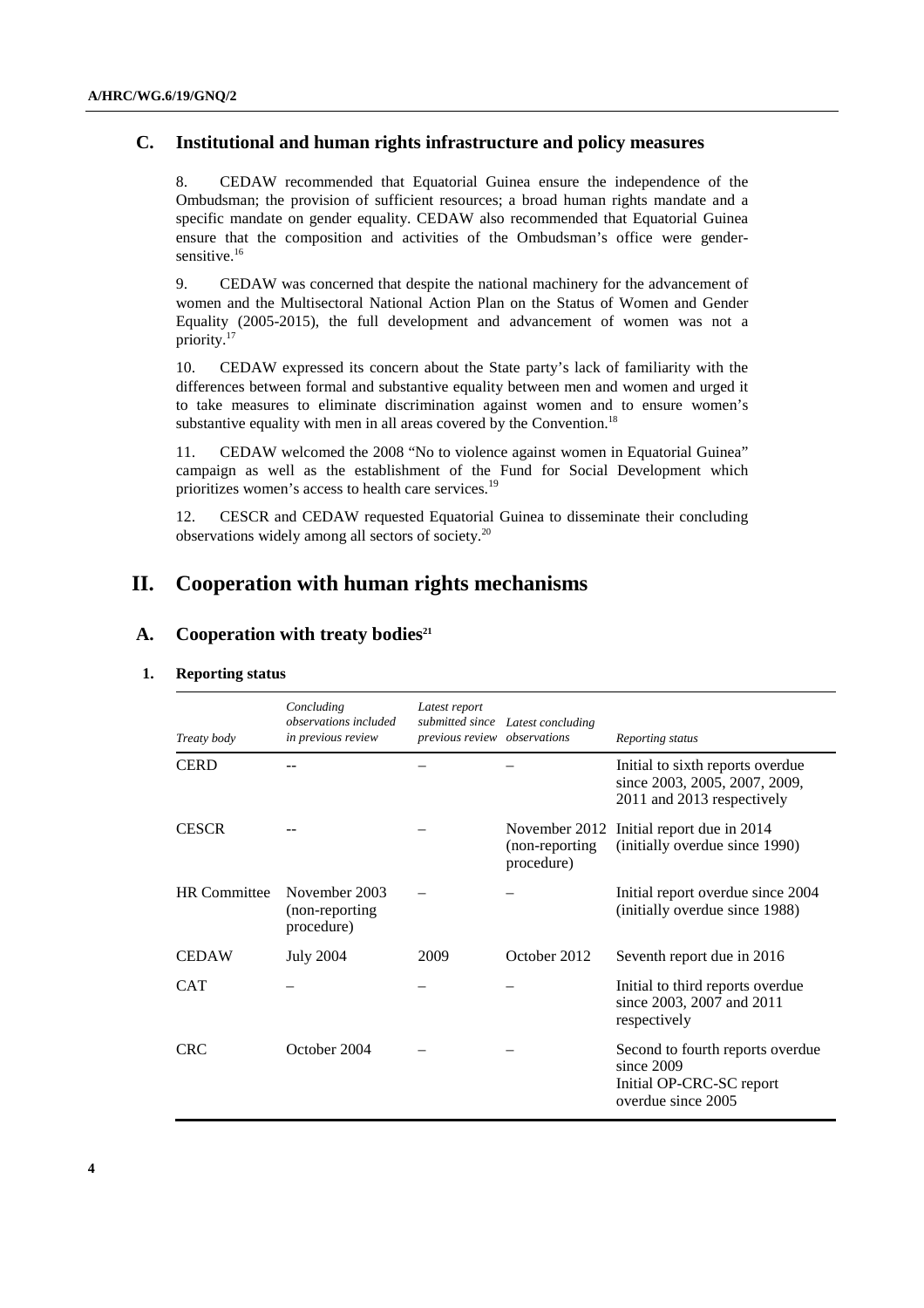13. UNESCO asserted that Equatorial Guinea did not report on measures taken for the implementation of a number of its recommendations. It asserted that Equatorial Guinea should be encouraged to submit State reports for the periodic consultations of UNESCO's education-related standard-setting instruments, especially the Convention against Discrimination in Education.<sup>22</sup>

| Concluding observations |        |                                                                                                                                                                                                                                                                                                                                                   |              |
|-------------------------|--------|---------------------------------------------------------------------------------------------------------------------------------------------------------------------------------------------------------------------------------------------------------------------------------------------------------------------------------------------------|--------------|
| Treaty body             | Due in | Subject matter                                                                                                                                                                                                                                                                                                                                    | Submitted in |
| <b>CEDAW</b>            | 2014   | Adoption and enforcement of the<br>Comprehensive Protection Bill to Prevent,<br>Punish and Eliminate Violence against Women;<br>development of a relevant national strategic<br>action plan; assistance to victims; collection of<br>data on violence against women; discrimination<br>against women in marriage and family<br>relations. $^{23}$ |              |

#### **2. Responses to specific follow-up requests by treaty bodies**

14. CESCR invited Equatorial Guinea to prepare a comprehensive initial report covering the steps taken to uphold all the rights set forth in the Covenant, and urged it to ensure that civil society organizations are involved in the national debate held prior to its submission.

# **B.** Cooperation with special procedures<sup>24</sup>

|                                                           | Status during previous cycle                                                                                        | Current status                              |  |
|-----------------------------------------------------------|---------------------------------------------------------------------------------------------------------------------|---------------------------------------------|--|
| Standing invitation                                       | N <sub>0</sub>                                                                                                      | N <sub>0</sub>                              |  |
| Visits undertaken                                         | Torture (9–18 November 2008)<br>Arbitrary detention (8–14 July<br>2007)                                             | <b>Mercenaries</b><br>$(16-20$ August 2010) |  |
|                                                           | Freedom of expression $(2-7)$<br>December 2002)                                                                     |                                             |  |
| <i>Visits requested</i>                                   | Human rights defenders<br>Mercenaries                                                                               | Independence of judges and<br>lawyers       |  |
| Responses to letters of<br>allegations and urgent appeals | During the period under review seven communications were sent to<br>the Government, to which there were no replies. |                                             |  |

15. The Working Group on the question of the use of mercenaries as a means of violating human rights and impeding the exercise of the right of peoples to selfdetermination stated that it was grateful to the Government for its invitation, but regretted the lack of transparency and the lack of cooperation on the part of the authorities during its visit.25

16. In 2010, the Special Rapporteur on torture and other cruel, inhuman or degrading treatment or punishment expressed regret that, despite the Government's earlier commitment to grant him access to all places of detention, he was unable to verify allegations against the military because he was denied access to military detention facilities.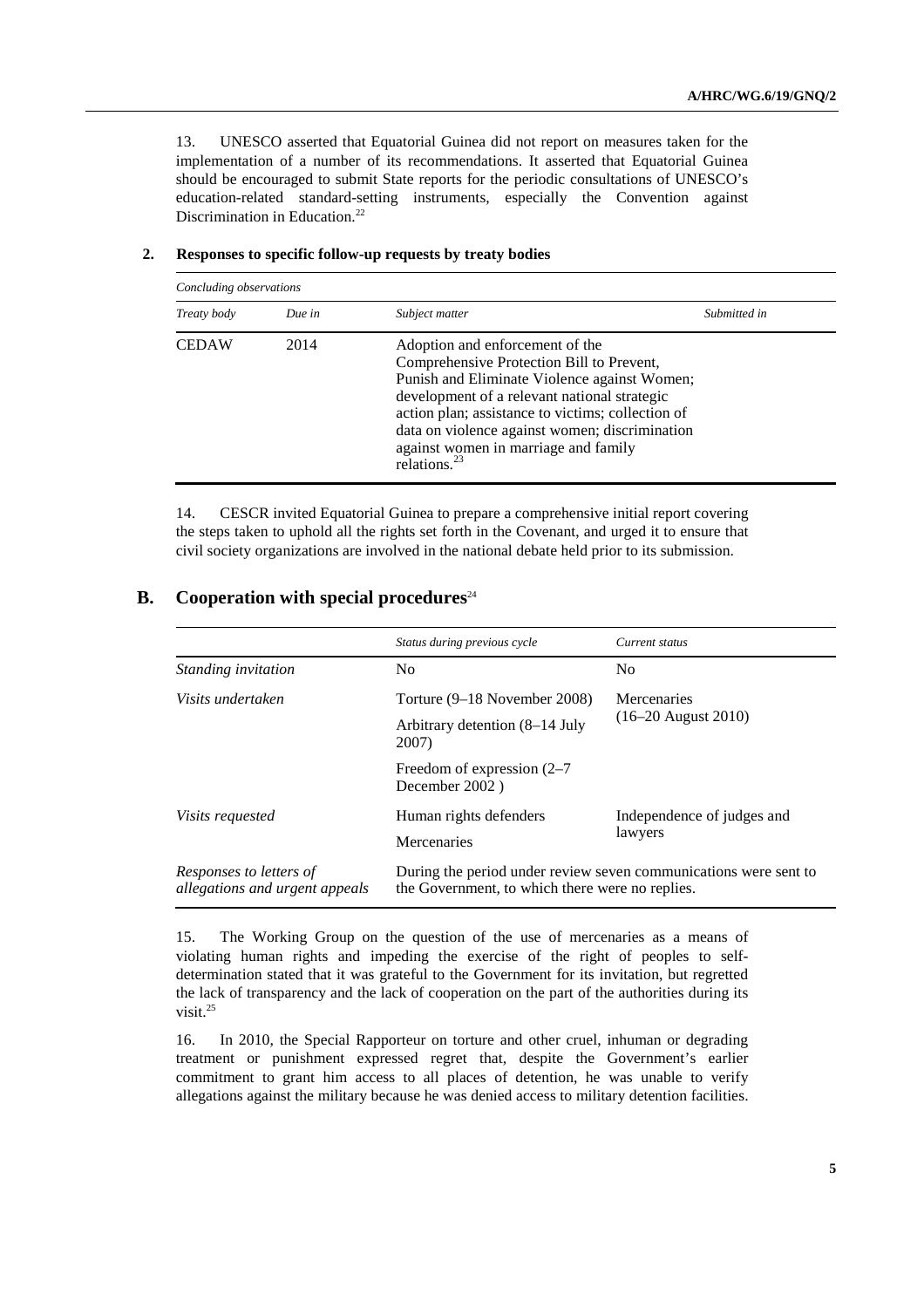He was very concerned that he was denied access to main police stations (Malabo and Bata) when attempting to undertake follow-up visits. $^{26}$ 

17. In August 2012, the Working Group on Arbitrary Detention (WGAD) rendered its opinion that the detention of Wenceslao Mansogo, a physician and Secretary for International Relations and Human Rights of the political party CPDS, a legal opposition party, was arbitrary. It called upon the Government to immediately release him and recommended that it consider granting him appropriate compensation for harm caused to him. WGAD also called upon the Government to be more cooperative in the future, in particular by replying to its communications in a timely manner, in accordance with the relevant Human Rights Council resolutions.<sup>27</sup>

# **C. Cooperation with the Office of the United Nations High Commissioner for Human Rights**

18. In 2010, OHCHR reported on the process initiated in Equatorial Guinea for followup of recommendations from international and regional human rights mechanisms.<sup>28</sup> In 2011 and 2012, representatives from Equatorial Guinea supported the realization of and participated in sensitization activities organized by the Subregional Centre for Human Rights and Democracy in Central Africa on subjects such as the rights of persons with disabilities, the rights of migrant workers, trafficking in persons and human rights-based principles.<sup>29</sup> Cooperation with the Centre was not always forthcoming, and planned activities aimed at promoting democracy and governance in Equatorial Guinea had to be cancelled because the Centre did not receive authorization from the Government.<sup>30</sup> OHCHR provided legal advice on a draft law amending the founding law of the human rights institution of Equatorial Guinea with a view to improving its effectiveness and visibility.<sup>31</sup>

# **III. Implementation of international human rights obligations**

#### **A. Equality and non-discrimination**

19. CEDAW expressed deep concern at the persistence of patriarchal attitudes and deeprooted stereotypes concerning the roles and responsibilities of women, and of entrenched harmful practices such as forced and early marriages, levirate and mistreatment of widows, dowry-related violence and polygamy in the State party. CESCR raised similar concerns.<sup>32</sup> CEDAW urged Equatorial Guinea to put in place a comprehensive strategy to eliminate such practices and stereotypes that discriminate against women, and to monitor and review the measures taken in order to assess their impact and to take appropriate action. CESCR made similar recommendations.<sup>33</sup>

20. CEDAW urged Equatorial Guinea to establish a legislative basis for the adoption of temporary special measures to accelerate women's substantive equality with men, in particular to increase the participation of women in political decision-making positions, the judiciary and the civil service. $34$ 

21. CEDAW was concerned at the existence of a dual system of law, civil and customary, which has resulted in deep and persistent discrimination against women in relation to issues such as child custody, division of property acquired during the marriage and succession. It was concerned that women married in accordance with customary rules do not have access to civil courts to defend their rights.<sup>35</sup>

22. CEDAW called upon Equatorial Guinea to eliminate discrimination against women in all matters relating to marriage, family relations and succession by: revising the draft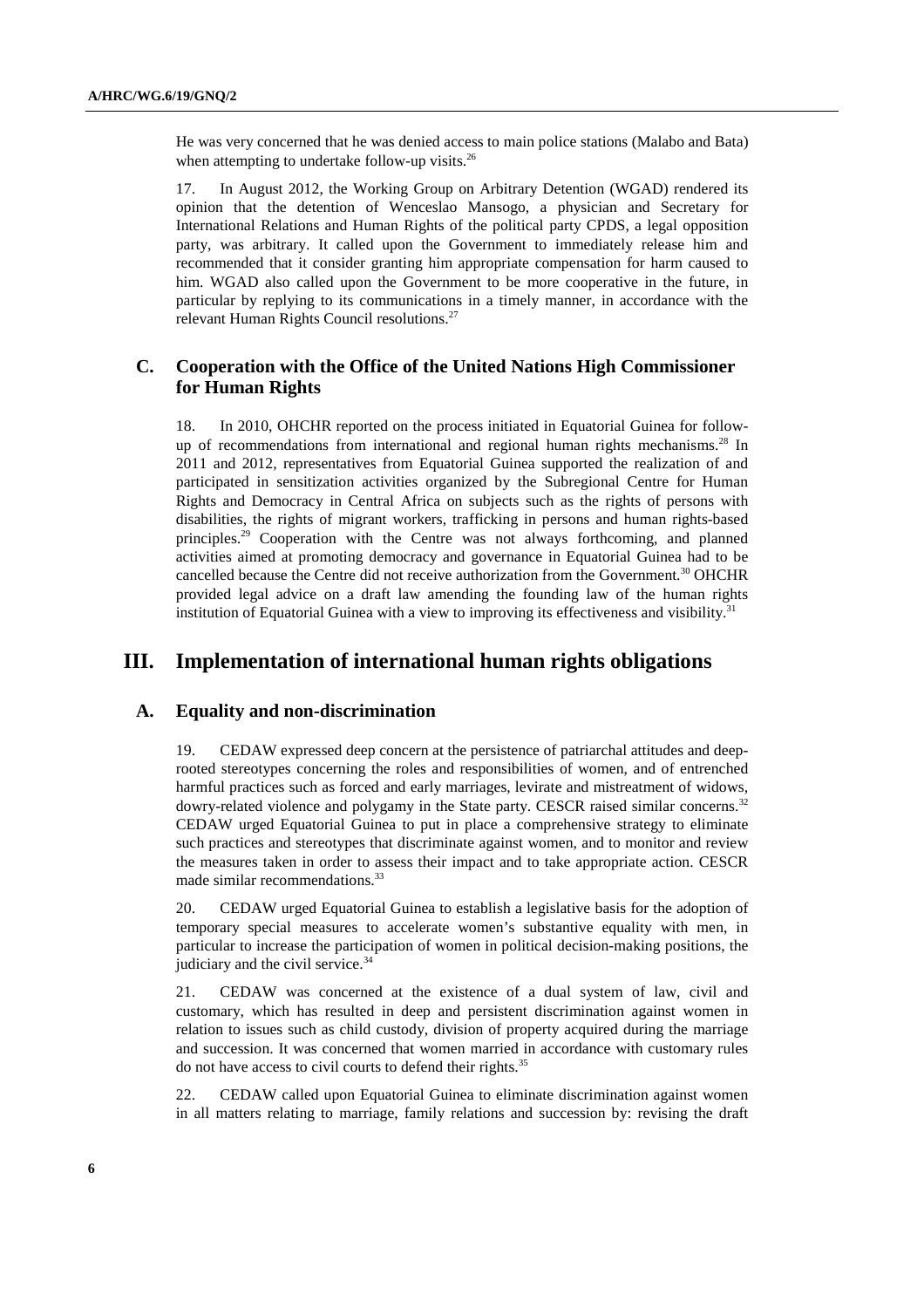Personal and Family Code and the Bill on Customary Marriages; and, inter alia, prohibiting polygamy; raising the minimum age of marriage for women to 18 years; guaranteeing equal inheritance and succession rights to women; recognizing the full legal capacity of women; ensuring that traditional tribunals do not discriminate against women on any issues; and putting in place judicial safeguards for traditional and civil marriages with a view to ensuring non-discrimination of women.<sup>36</sup>

23. CEDAW recommended that Equatorial Guinea prioritize the elaboration and adoption of a comprehensive, result-oriented gender-equality policy and related plan of action with specific indicators and targets. It further recommended that the capacity of the Ministry of Social Affairs and the Status of Women (MINASPROM) be strengthened.<sup>37</sup>

#### **B. Right to life, liberty and security of the person**

24. In 2011, the Working Group on mercenaries recommended that the Government consider abolishing the death penalty, or at least imposing a moratorium on executions, and acceding to ICCPR-OP.38

25. The Working Group received information that the Government had arrested seven foreigners and nine nationals of Equatorial Guinea in relation to the 17 February 2009 attack on the presidential palace by alleged mercenaries. The Working Group was particularly concerned at the information that on 21 August 2010, three former military officers and one civilian were executed after a summary military trial in which they were found guilty on treason and terrorism charges.<sup>39</sup> The Working Group strongly condemned the execution which followed a summary trial that clearly lacked due process.<sup>40</sup> The Working Group was concerned that two other civilians were sentenced in the same military trial although they had been acquitted on 5 April 2010 by a first instance civilian court.<sup>41</sup> The Working Group recommended that the Government provide full information in a transparent manner regarding the attack on the presidential palace and, in particular, that all judgements rendered in the criminal cases relating to the attack be made available to the public.<sup>42</sup>

26. The Working Group on mercenaries was unable to obtain information on how the four men who were executed were brought back to Equatorial Guinea from the third country in which they had taken refuge. They appeared not to have been subjected to formal extradition procedures. $43$  In 2010, the SR on Torture recommended that Equatorial Guinea refrain from using secret detention and carrying out abductions in neighbouring countries.44

27. The Working Group regretted the lack of information on the death while under detention of one or possibly two foreign fishermen, who were arrested immediately after the armed attack on the presidential palace on 17 February 2009. The Working Group urged the Government to provide full information on any investigations carried out into the circumstances leading to those deaths.45

28. In 2010, the Special Rapporteur on the question of torture recommended that the Government urgently end secret detention and revise the national criminal law framework with a view to implementing international minimum standards, including introducing effective habeas corpus proceedings.<sup>46</sup> In 2013, four special procedures mandate holders sent a communication to Equatorial Guinea concerning the alleged arbitrary detention of 11 people for trying to organize a political rally in Malabo on 15 May 2013.<sup>47</sup> In 2012, two special procedures mandate holders requested information about the alleged arbitrary detention of a human rights defender.<sup>48</sup>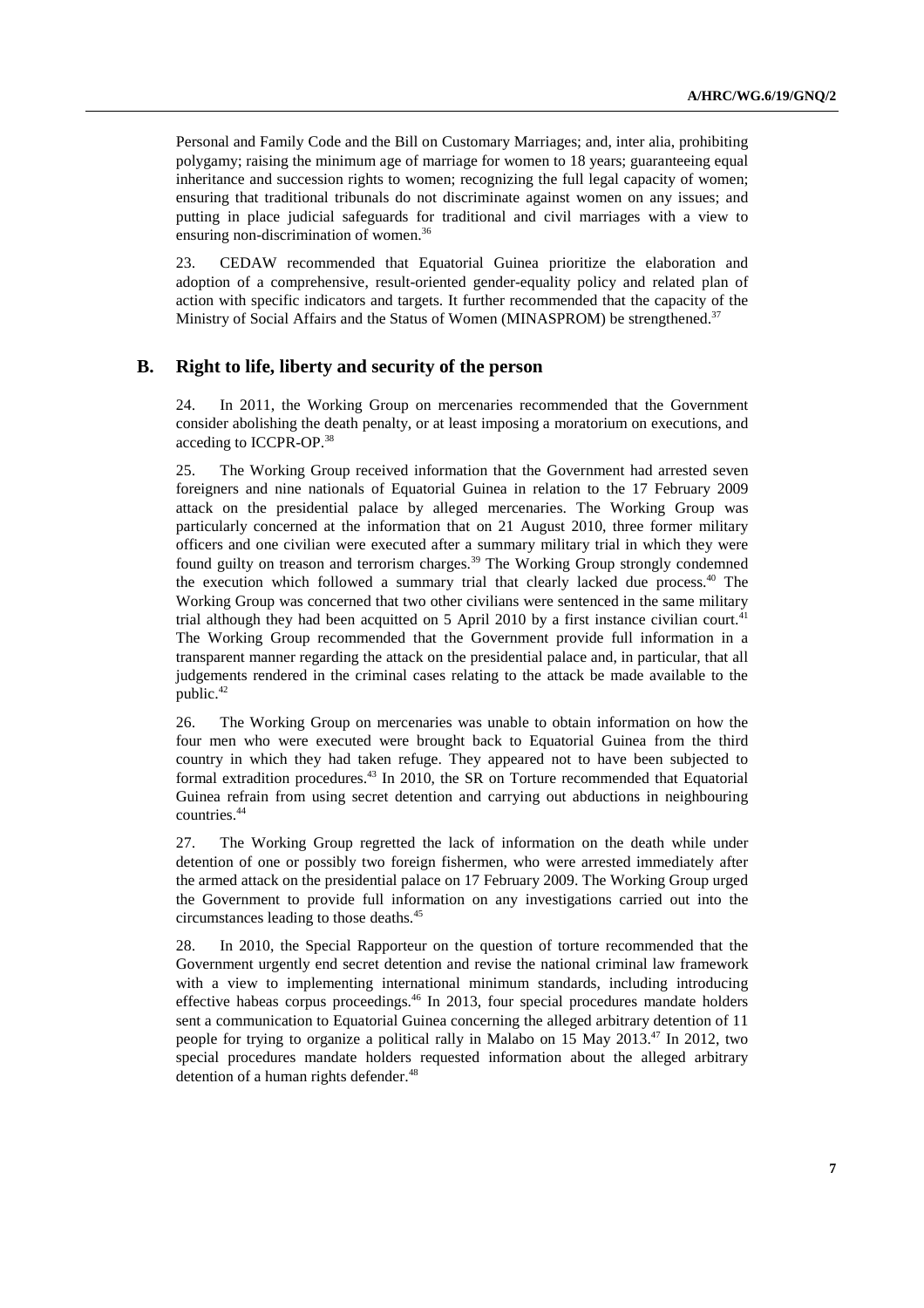29. In 2010, the Special Rapporteur on the question of torture concluded that torture was systematically used by the police, in particular at the central police stations in Bata and Malabo.<sup>49</sup>

30. CEDAW regretted that Equatorial Guinea had neglected the adoption of specific legislation, policies and programmes to address all forms violence against women. It urged Equatorial Guinea to, inter alia: expedite the adoption of the Comprehensive Protection Bill to Prevent, Punish and Eliminate Violence against Women and ensure strict enforcement thereof; develop a national strategic action plan for the prevention, protection and punishment of violence against women and, accordingly, revise and implement the Multisectoral Programme to combat gender-based violence; review and amend the relevant sections of its Criminal Code and its criminal procedural rules to fully address all forms violence against women, including by criminalizing marital rape with no preconditions.<sup>50</sup>

31. In 2010, the Special Rapporteur on the question of torture stated that the overall conditions in police and gendarmeries holding cells showed complete disregard for the dignity of the detainees and contravened international standards and that although the physical conditions in penitentiary institutions had improved over recent years, there was still some overcrowding and heavy restrictions on detainees.<sup>51</sup> CEDAW recommended that Equatorial Guinea address the situation of women in prisons and protect women inmates from all forms of violence, in particular sexual harassment and sexual violence.<sup>52</sup> En 2012, el Relator Especial sobre la cuestión de la tortura expresó su preocupación sobre la falta de separación de mujeres y hombres así como de menores de edad y adultos, y por la falta de un sistema adecuado para el registro de las detenciones y el uso de aislamiento y otros medios de limitar el movimiento de los reclusos durante períodos prolongados. El Relator Especial consideró un paso positivo el convenio que facilita visitas periódicas de los delegados del Comité Internacional de la Cruz Roja a los centros penitenciarios.<sup>53</sup>

32. CEDAW expressed its concern about the situation of women in prisons, in particular foreign women. It was also concerned at reports indicating that women inmates were extremely vulnerable to sexual harassment and sexual violence by their co-prisoners or male guardians.<sup>54</sup>

33. CEDAW was concerned at the insufficient implementation of Law 1/2004 on Smuggling of Migrants and Trafficking in Persons. CEDAW was also concerned that the oil boom had increased the phenomenon of trafficking in persons and about the reported increase in the exploitation of prostitution. It regretted that Equatorial Guinea had not yet adopted a regulatory framework nor devoted adequate resources to address the exploitation of prostitution. CEDAW recommended that Equatorial Guinea: ensure the enforcement of Law 1/2004; conduct an assessment study of the extent of the phenomenon of trafficking in persons; and develop and implement a national plan with a result-oriented approach, including specific indicators and targets, in line with the United Nations Convention against Transnational Organized Crime and the Palermo Protocol; adopt a regulatory framework to combat the exploitation of prostitution, as well as measures aimed at discouraging male demand for prostitution; address the root causes of prostitution, including poverty, and take measures to provide women with economic alternatives to prostitution as well as assistance and rehabilitation to women and girls exploited in prostitution.<sup>55</sup>

34. The Working Group on mercenaries recommended that the Government consider developing national legislation to criminalize mercenarism and mercenary-related acts and ensure that anyone accused of involvement in a mercenary-related incident is tried by a competent, independent and impartial tribunal and in compliance with international human rights standards, including with regard to the application of the death penalty.<sup>56</sup>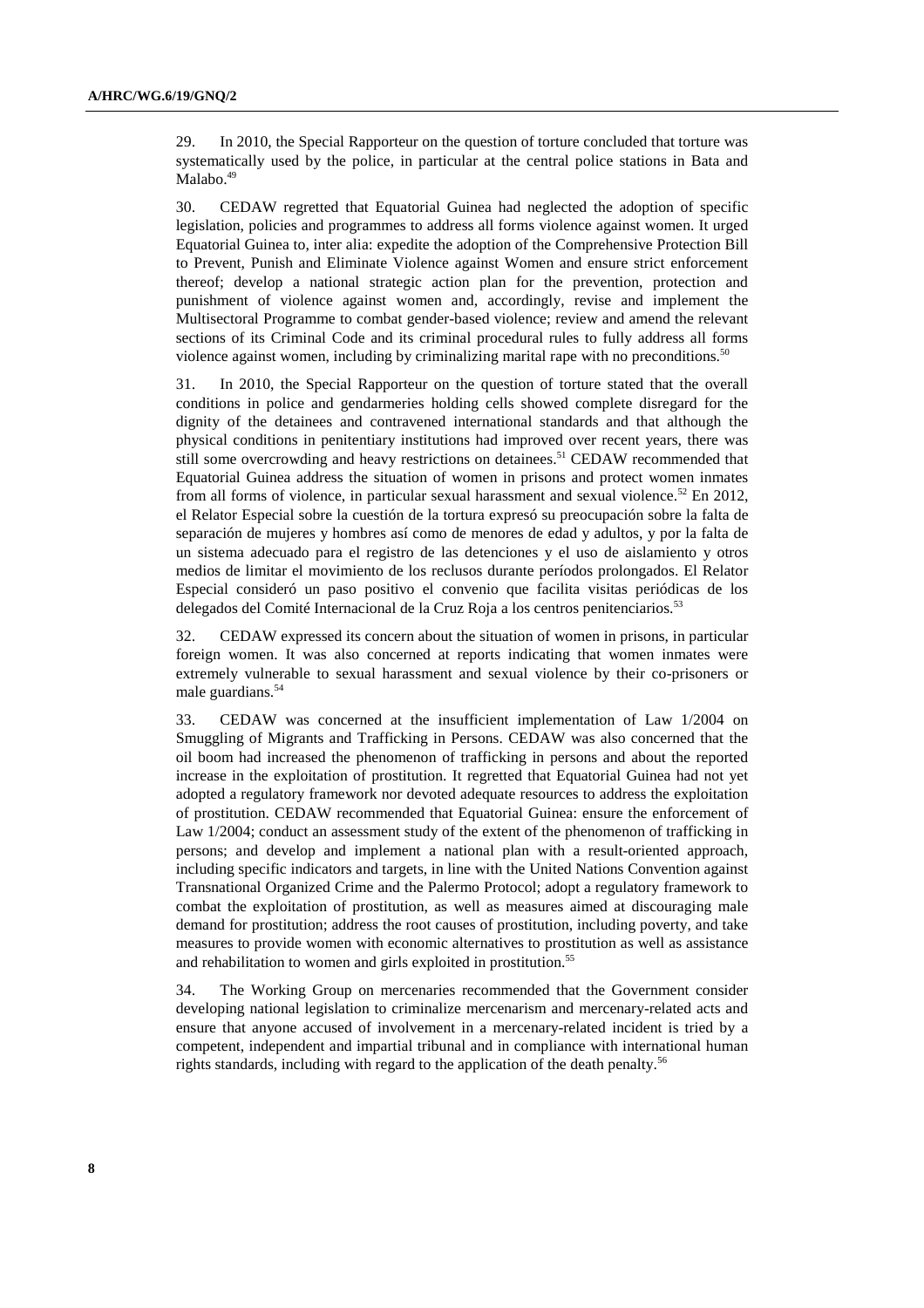# **C. Administration of justice, including impunity, and the rule of law**

35. In 2010, the Special Rapporteur on the question of torture highlighted that in order for Equatorial Guinea to comply with its obligations under both international human rights law and its Constitution, it was indispensable that it undertake a comprehensive institutional and legal overhaul by establishing law enforcement bodies based on the rule of law, an independent judiciary, and effective monitoring and accountability mechanisms.<sup>57</sup>

36. In 2010, the Special Rapporteur found impunity to be practically total, and stated that except for one case, no alleged perpetrator of torture has been brought to justice.<sup>58</sup>

37. CESCR recommended that Equatorial Guinea redouble its efforts to combat corruption with a view to preventing the diversion of public resources and bringing those responsible to justice.<sup>59</sup>

38. CEDAW recommended that Equatorial Guinea: establish legal complaint mechanisms and ensure that women have easy and affordable access to them; guarantee women's effective access to justice, and ensure that the Convention on the Elimination of All Forms of Discrimination against Women and its Optional Protocol are made an integral part of legal education and of the training of judicial officers.<sup>60</sup>

39. The Working Group on mercenaries called upon the Government to ensure the independence of the judiciary, and transparent and efficient administration of justice.<sup>61</sup>

## **D. Freedom of religion or belief, expression, association and peaceful assembly, and right to participate in public and political life**

40. UNESCO asserted that media freedom in the country was strictly controlled and that censorship was widespread in the country, so much so that the local press was not allowed to report on events surrounding the Arab Spring in 2011. Foreign journalists have difficulty entering the country.<sup>62</sup> The Working Group on mercenaries called upon the Government to ensure free political participation.<sup>63</sup>

41. UNESCO encouraged Equatorial Guinea to initiate the introduction of a freedom of information law in accordance with international standards, to decriminalize defamation and place it in the civil code in line with international standards.<sup>64</sup>

42. UNESCO did not record any killings of journalists in Equatorial Guinea between 2008 and 2012, but stated that there had been, however, reports of journalists subjected to harassment and attacks, including orders by the authorities to close radio stations. UNESCO recommended that Equatorial Guinea ensure that journalists and media workers are able to practice their profession in a free and safe environment and that it investigate all attacks on them.<sup>65</sup>

43. CESCR was concerned by reports indicating that human rights activists were subjected to intimidation and harassment, and urged Equatorial Guinea to adopt all measures necessary to protect them and ensure that perpetrators of such acts were brought to justice.<sup>66</sup>

44. CEDAW remained concerned at the low representation of women in politics as well as in key positions in the judiciary and in public administration. CEDAW urged Equatorial Guinea to take measures to increase the participation of women in political and public life, in particular in decision-making positions. $67$ 

45. CEDAW was concerned at the legal and administrative obstacles hindering the creation of women's associations and preconditions to collaboration with MINASPROM. It urged Equatorial Guinea to involve non-governmental organizations, in particular women's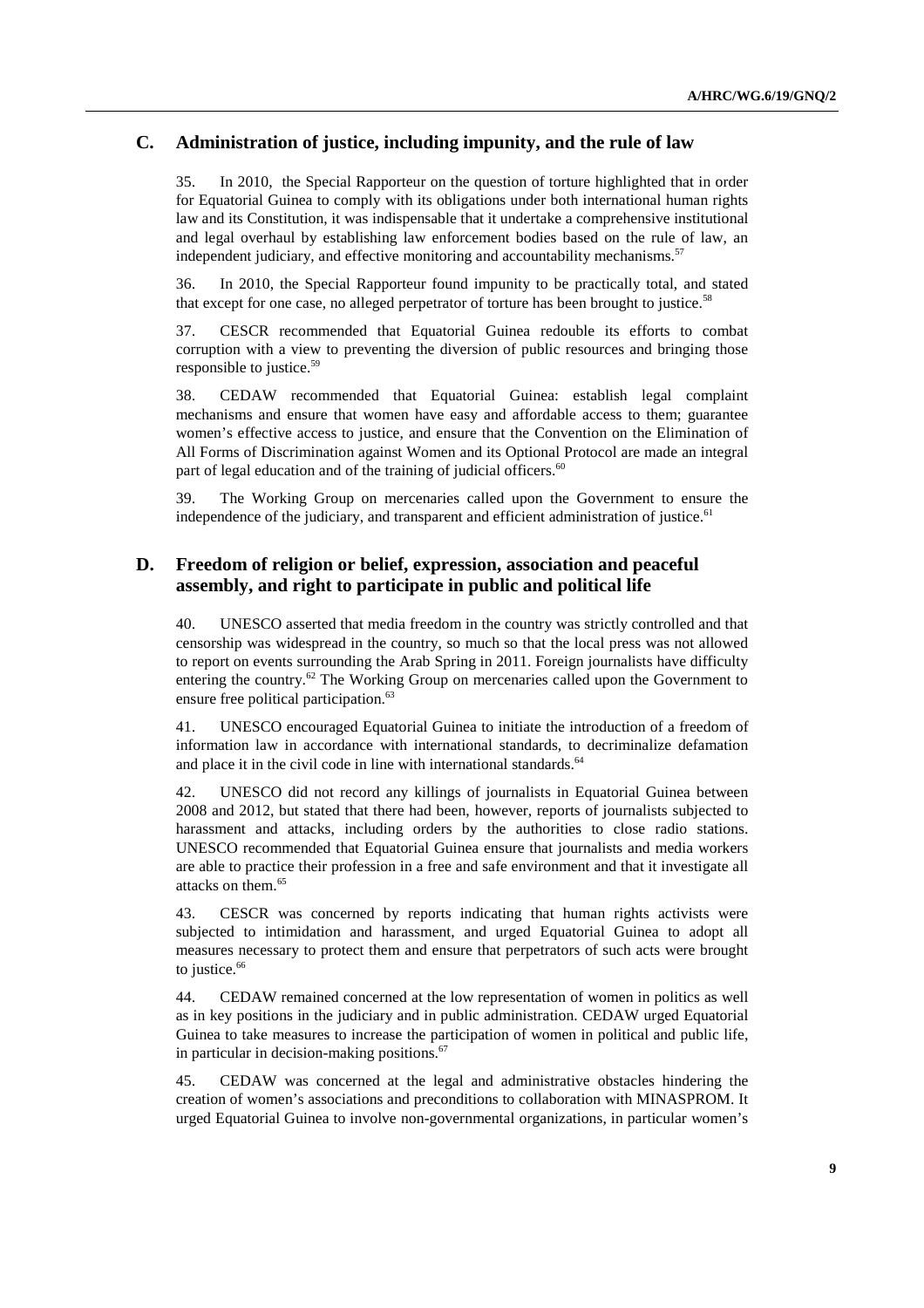associations, in the design and implementation of policies, programmes and measures aiming at the advancement of women as well as in the reporting process to the Committee.<sup>68</sup>

#### **E. Right to work and to just and favourable conditions of work**

46. CEDAW was concerned at the State party's limited understanding of its obligations under the Convention to eliminate discrimination against women in the area of employment by public and private actors. It was also concerned at the non-existence of trade unions and the non-recognition of the right to collective bargaining as mechanisms to eliminate discrimination.<sup>69</sup>

47. CEDAW urged Equatorial Guinea to: fully familiarize itself with the principle of equal pay for work of equal value and implementation strategies; and adopt policies and take all necessary measures for achieving the substantive equality of men and women in the labour market, eliminating occupational segregation and closing the gender wage gap.<sup>70</sup>

#### **F. Right to social security and to an adequate standard of living**

48. The Working Group on mercenaries stated that the dramatic increase in oil revenues had not resulted in a corresponding increase in the living standards of the local population; instead, it has been accompanied by a growing number of allegations of corruption against the Government.<sup>71</sup> In 2012, CESCR encouraged Equatorial Guinea to honour its commitment to raise the percentage of its budget devoted to the social sector in the coming fiscal year.<sup>72</sup>

49. CESCR was concerned by reports of high levels of poverty in the country, especially in rural areas and among women, despite a high national income. It recommended that Equatorial Guinea allocate the maximum amount of its available resources for social services and assistance, and step up its efforts to combat poverty, especially in rural areas. CESCR also recommended that Equatorial Guinea devote particular attention to the economic, social and cultural rights of the most disadvantaged and marginalized persons and groups, such as persons with disabilities, women in rural areas and persons living with HIV/AIDS.73

50. CEDAW called upon Equatorial Guinea to: formulate and implement specific measures and strategies to combat women's poverty; ensure rural women's participation in decision-making processes at the community level; and address customs and traditional practices which affect the full enjoyment of rural women to their right to property as well as to access credit and capital.<sup>74</sup>

51. CESCR encouraged Equatorial Guinea to continuously evaluate the effects of legislative reforms and other measures on the enjoyment of economic, social and cultural rights.<sup>75</sup>

#### **G. Right to health**

52. CEDAW took note of the measures to improve women's access to health care, including through the implementation of the Programme to Prevent Mother-to-Child HIV/AIDS Transmission. However, it was concerned at the health situation of women, in particular the high rate of teenage pregnancies and sexually transmitted diseases. CEDAW appreciated the adoption of Law No. 3/2005 on STDs and HIV/AIDS.<sup>76</sup> CESCR took note of the adoption of various measures to stop the spread of HIV/AIDS.<sup>77</sup>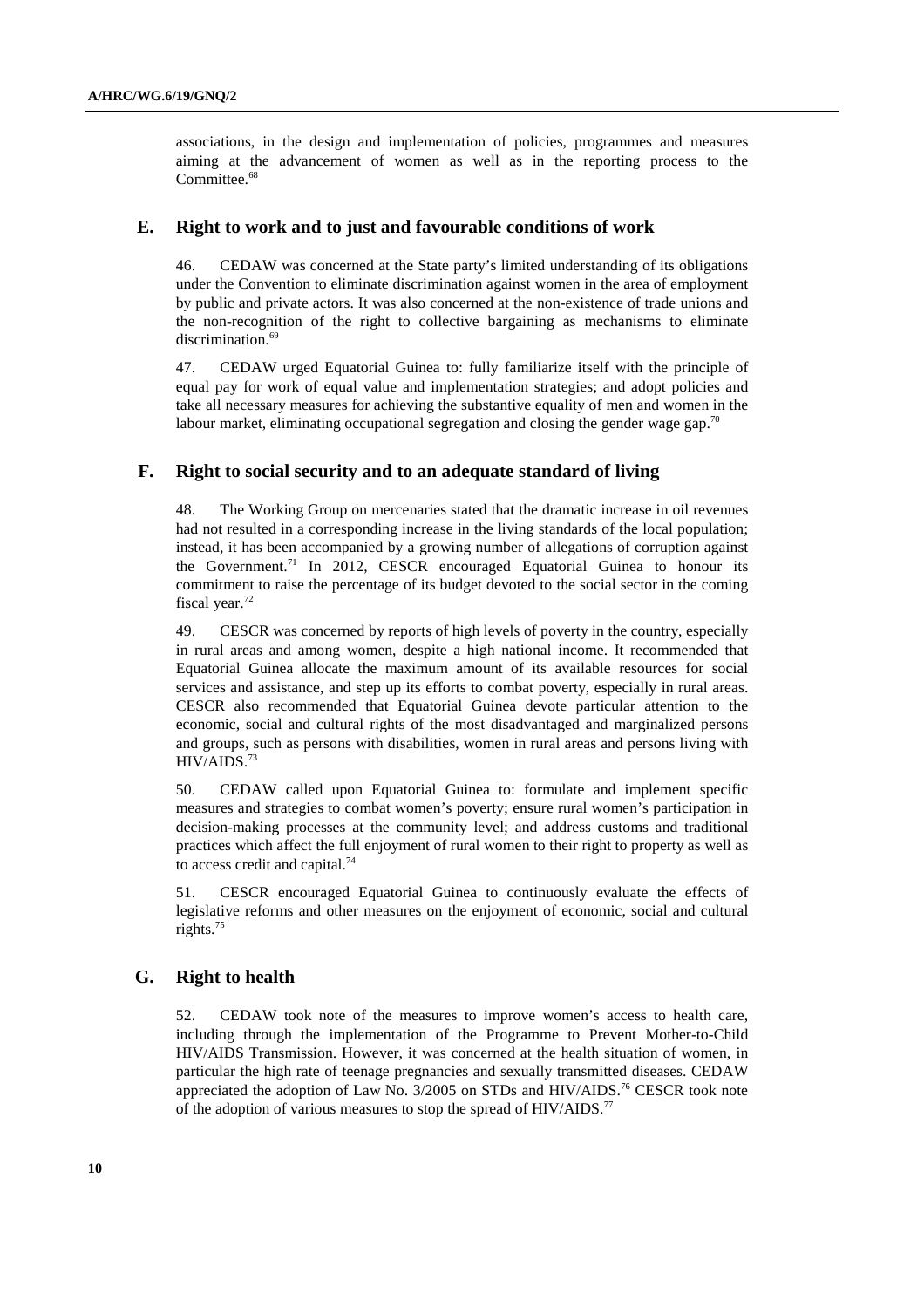53. CEDAW recommended that Equatorial Guinea: take all necessary measures to improve women's access to reproductive health care and related services; reinforce education on sexual and reproductive health and rights; increase knowledge of and access to affordable contraceptive methods and adopt measures to reduce the incidents of maternal mortality.78

#### **H. Right to education**

54. UNESCO recommended that Equatorial Guinea be encouraged both to continue to guarantee the allocation of adequate resources for the effective implementation of the educational programmes, and to intensify its efforts to address low enrolment and literacy rates in primary and basic education.<sup>79</sup>

55. CESCR took note of the adoption of the Education Act, the National Plan on Education for All, and the Educational Development Programme for Equatorial Guinea.<sup>80</sup>

56. CEDAW was concerned that sexual harassment at school, teenage pregnancies and early marriages continued to prevent adolescent girls from finishing their secondary education. It urged Equatorial Guinea to, inter alia, prioritize the implementation of the National Literacy Programme for Women and Girls, integrate gender-specific concerns of women and girls and address the root causes of the high dropout rate of adolescent girls.<sup>81</sup>

57. UNESCO stated that there was no specific policy concerning information and communication technologies. It mentioned that a recent initiative had been enacted on a platform called PRÉPALY (addressed to high school students) in advanced scientific and technological studies. $82$ 

#### **I. Cultural rights**

58. UNESCO stated that the capacities at both national and local levels to develop and implement cultural activities were extremely limited. It recommended that Equatorial Guinea pursue its policy in building capacities to develop its cultural sector in line with the recommendations of the Bata Economical Conference and put emphasis on the effective implementation of UNESCO's cultural Conventions ratified by Equatorial Guinea.<sup>83</sup>

#### **J. Migrants**

59. In 2010, the Special Rapporteur on the question of torture received credible reports that immigrants ran an increased risk of being subjected to discriminatory practices and sometimes even physical abuse by other detainees with the tacit approval of the police. The Special Rapporteur reinforced the recommendation made by the Working Group on Arbitrary Detention to fully afford detained immigrants all the rights recognized by international instruments, including their right to contact their consular representations.<sup>84</sup>

#### *Notes*

- 1 Unless indicated otherwise, the status of ratifications of instruments listed in the table may be found on the official website of the United Nations Treaty Collection database, Office of Legal Affairs of the United Nations Secretariat, http://treaties.un.org/. Please also refer to the United Nations compilation on Equatorial Guinea from the previous cycle (A/HRC/WG.6/6/GNQ/2).
- The following abbreviations have been used for this document:

ICERD International Convention on the Elimination of All Forms of Racial Discrimination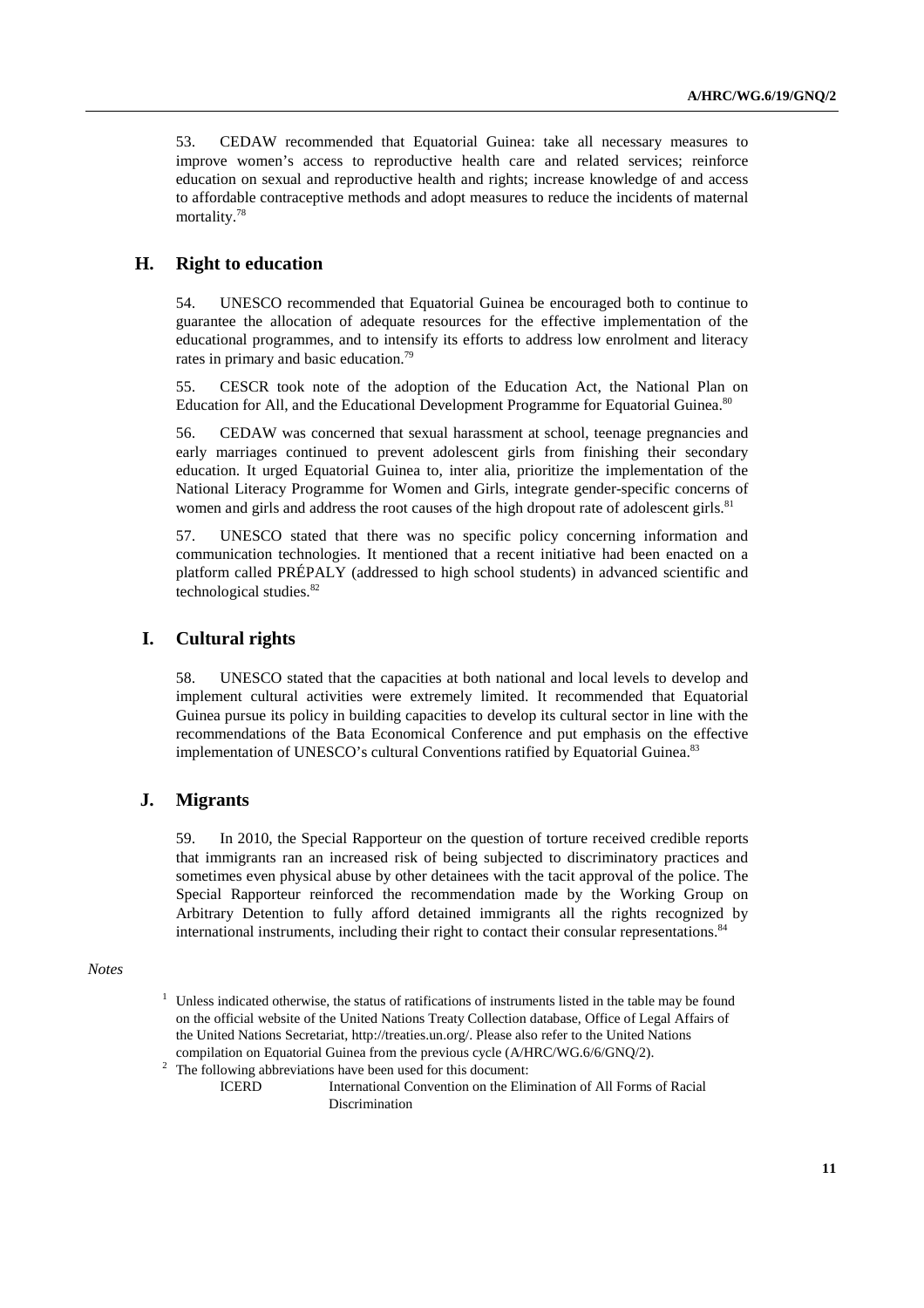| <b>ICESCR</b>    | International Covenant on Economic, Social and Cultural Rights                                |
|------------------|-----------------------------------------------------------------------------------------------|
| <b>OP-ICESCR</b> | <b>Optional Protocol to ICESCR</b>                                                            |
| <b>ICCPR</b>     | International Covenant on Civil and Political Rights                                          |
| <b>ICCPR-OP1</b> | <b>Optional Protocol to ICCPR</b>                                                             |
| <b>ICCPR-OP2</b> | Second Optional Protocol to ICCPR, aiming at the abolition of the death<br>penalty            |
| <b>CEDAW</b>     | Convention on the Elimination of All Forms of Discrimination against<br>Women                 |
| <b>OP-CEDAW</b>  | <b>Optional Protocol to CEDAW</b>                                                             |
| <b>CAT</b>       | Convention against Torture and Other Cruel, Inhuman or Degrading                              |
|                  | <b>Treatment or Punishment</b>                                                                |
| OP-CAT           | Optional Protocol to CAT                                                                      |
| <b>CRC</b>       | Convention on the Rights of the Child                                                         |
| OP-CRC-AC        | Optional Protocol to CRC on the involvement of children in armed<br>conflict                  |
| OP-CRC-SC        | Optional Protocol to CRC on the sale of children, child prostitution and<br>child pornography |
| OP-CRC-IC        | Optional Protocol to CRC on a communications procedure                                        |
| <b>ICRMW</b>     | International Convention on the Protection of the Rights of All Migrant                       |
|                  | Workers and Members of Their Families                                                         |
| <b>CRPD</b>      | Convention on the Rights of Persons with Disabilities                                         |
| <b>OP-CRPD</b>   | <b>Optional Protocol to CRPD</b>                                                              |
| <b>CPED</b>      | International Convention for the Protection of All Persons from Enforced                      |
|                  | Disappearance                                                                                 |

Disappearance<br>
<sup>3</sup> Individual complaints: ICCPR-OP 1, art 1; OP-CEDAW, art. 1; OP-CRPD, art. 1; OP-ICESCR, art. 1; OP-CRC-IC, art. 5; ICERD, art. 14; CAT, art. 22; ICRMW, art. 77; and CPED, art. 31. Inquiry procedure: OP-CEDAW, art. 8; CAT, art. 20; CPED, art. 33; OP-CRPD, art. 6; OP-ICESCR, art. 11; and OP-CRC-IC, art. 13. Inter-State complaints: ICCPR, art. 41; ICRMW, art. 76; CPED, art. 32; CAT, art. 21; OP-ICESCR, art. 10; and OP-CRC-IC, art. 12. Urgent action: CPED, art. 30.

 Protocol to Prevent, Suppress and Punish Trafficking in Persons, Especially Women and Children, supplementing the United Nations Convention against Transnational Organized Crime.<br>
<sup>5</sup> Geneva Convention for the Amelioration of the Condition of the Wounded and Sick in

- Geneva Convention for the Amelioration of the Condition of the Wounded and Sick in Armed Forces in the Field (First Convention); Geneva Convention for the Amelioration of the Condition of Wounded, Sick and Shipwrecked Members of Armed Forces at Sea (Second Convention); Geneva Convention relative to the Treatment of Prisoners of War (Third Convention); Geneva Convention relative to the Protection of Civilian Persons in Time of War (Fourth Convention); Protocol Additional to the Geneva Conventions of 12 August 1949, and relating to the Protection of Victims of International Armed Conflicts (Protocol I); Protocol Additional to the Geneva Conventions of 12 August 1949, and relating to the Protection of Victims of Non-International Armed Conflicts (Protocol II).<br><sup>6</sup> International Labour Organization Convention No. 29 concerning Forced or Compulsory Labour;
- Convention No. 105 concerning the Abolition of Forced Labour; Convention No. 87 concerning Freedom of Association and Protection of the Right to Organise; Convention No. 98 concerning the Application of the Principles of the Right to Organise and to Bargain Collectively; Convention No. 100 concerning Equal Remuneration for Men and Women Workers for Work of Equal Value; Convention No. 111 concerning Discrimination in Respect of Employment and Occupation; Convention No. 138 concerning Minimum Age for Admission to Employment; Convention No. 182 concerning the Prohibition and Immediate Action for the Elimination of the Worst Forms of Child
- Labour.<br><sup>7</sup> International Labour Organization Convention No.169 concerning Indigenous and Tribal Peoples in Independent Countries and Convention No.189 concerning Decent Work for Domestic Workers. 8
- Protocol Additional to the Geneva Conventions of 12 August 1949, and relating to the Adoption of an Additional Distinctive Emblem (Protocol III). 9

 $10$  CEDAW/C/GNQ/CO/6, paras. 6 and 52.

E/C.12/GNQ/CO/1, paras. 18 and 19.

<sup>11</sup> Ibid., para. 34.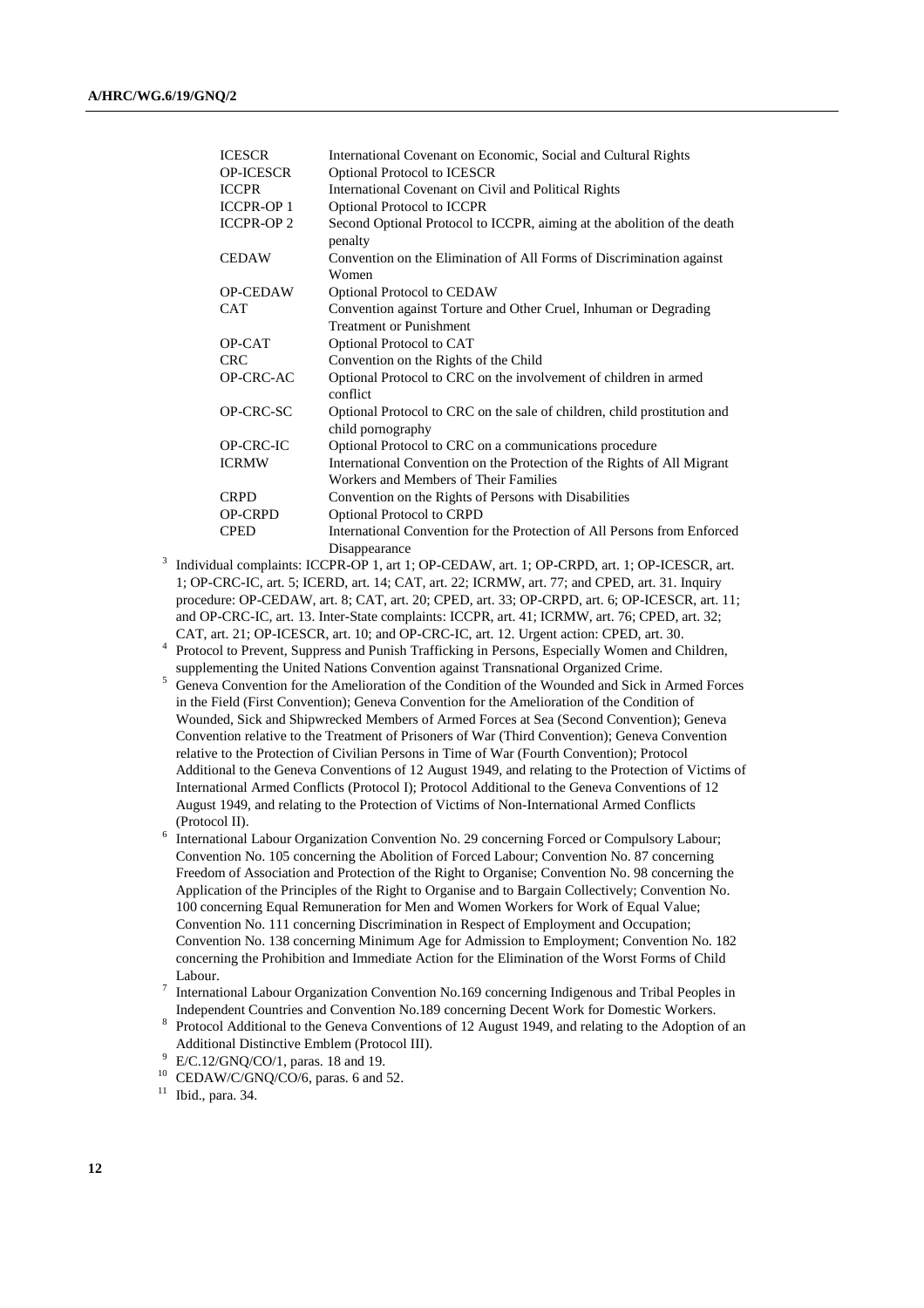<sup>12</sup> UNESCO submission to the UPR on Equatorial Guinea, para. 22.

- 13 A/HRC/18/32/Add.2, para. 56.
- <sup>14</sup> CEDAW/C/GNQ/CO/6, para. 13
- $15$  Ibid., paras. 13 and 14.
- 16 Ibid., para. 46.
- 17 Ibid., para. 17.
- $18$  Ibid., paras. 11 and 12.
- 19 Ibid., para. 5.
- $^{20}$  E/C.12/GNQ/CO/1, para. 20; CEDAW/C/GNQ/CO/6, paras. 8, 10 and 51.
- $21$  The following abbreviations have been used for this document:
	- CERD Committee on the Elimination of Racial Discrimination CESCR Committee on Economic, Social and Cultural Rights HR Committee Human Rights Committee
	- CEDAW Committee on the Elimination of Discrimination against Women
	- CAT Committee against Torture
	-
- CRC Committee on the Rights of the Child 22 UNESCO submission to the UPR on Equatorial Guinea, paras. 8–10 and 23.
- $23$  CEDAW/C/GNQ/CO/6, para. 53.
- <sup>24</sup> For the titles of special procedures, see www.ohchr.org/EN/HRBodies/SP/Pages/Themes.aspx and www.ohchr.org/EN/HRBodies/SP/Pages/Countries.aspx. 25 A/HRC/18/32/Add.2, paras. 3 and 52.
- 
- 26 A/HRC/13//39/Add.4, paras. 3 and 4.
- <sup>27</sup> A/HRC/WGAD/2012/31, paras. 3, and 22 –24.
- <sup>28</sup> OHCHR Report 2010, OHCHR in the Field, p. 122.
- <sup>29</sup> OHCHR Report 2012, OHCHR in the Field, p. 191 and OHCHR Report 2011, OHCHR in the Field, p. 219. 30 A/68/390, para. 50.
- 
- <sup>31</sup> A/HRC/23/27, para. 28.
- 32 CEDAW/C/GNQ/CO/6, para. 23; E/C.12/GNQ/CO/1, para. 15.
- 33 CEDAW/C/GNQ/CO/6, para. 24; E/C.12/GNQ/CO/1, para. 15.
- 34 CEDAW/C/GNQ/CO/6, paras. 21, 22 and 39.
- 35 Ibid., para. 43.
- 36 Ibid., paras. 43 and 44.
- 37 Ibid., paras. 15 and 18.
- 38 A/HRC/18/32/Add.2, para. 53; see also A/HRC/13//39/Add.4, para. 76.
- <sup>39</sup> OHCHR, "Equatorial Guinea: UN Independent Experts express serious concern at executions of four men after concluding their mission to Equatorial Guinea", press release, 27 August 2010, available from http://www.ohchr.org/en/NewsEvents/Pages/DisplayNews.aspx?NewsID=10293
- &LangID=E. 40 A/HRC/18/32/Add.2, para. 39; see also A/HRC/17/30/Add.1, para. 314.
- <sup>41</sup> OHCHR press release of 27 August 2010 (see footnote 39 above).
- 42 A/HRC/18/32/Add.2, para. 52.
- 43 OHCHR press release of 27 August 2010 (see footnote 39 above).
- 44 A/HRC/13//39/Add.4, para. 76.
- 45 A/HRC/18/32/Add.2, para. 54; also OHCHR press release of 27 August 2010 (see footnote 39 above).
- 46 A/HRC/13//39/Add.4, para. 76 (a).
- 47 A/HRC/24/21, p. 58.
- 48 A/HRC/22/67, p. 141.
- 49 A/HRC/13/39/Add.4, para. 68.
- 50 CEDAW/C/GNQ/CO/6, paras. 25 and 26.
- 51 A/HRC/13/39/Add.4, paras.70 and 71.
- 52 CEDAW/C/GNQ/CO/6, para. 42; see also A/HRC/13/39/Add.4, para. 73.
- 53 A/HRC/19/61/Add.3, para. 20; see also A/HRC/13/39/Add.4, para. 76.
- 54 CEDAW/C/GNQ/CO/6, para. 41.
- 55 Ibid., paras. 27 and 28.
- 56 A/HRC/18/32/Add.2, paras. 53 and 56.